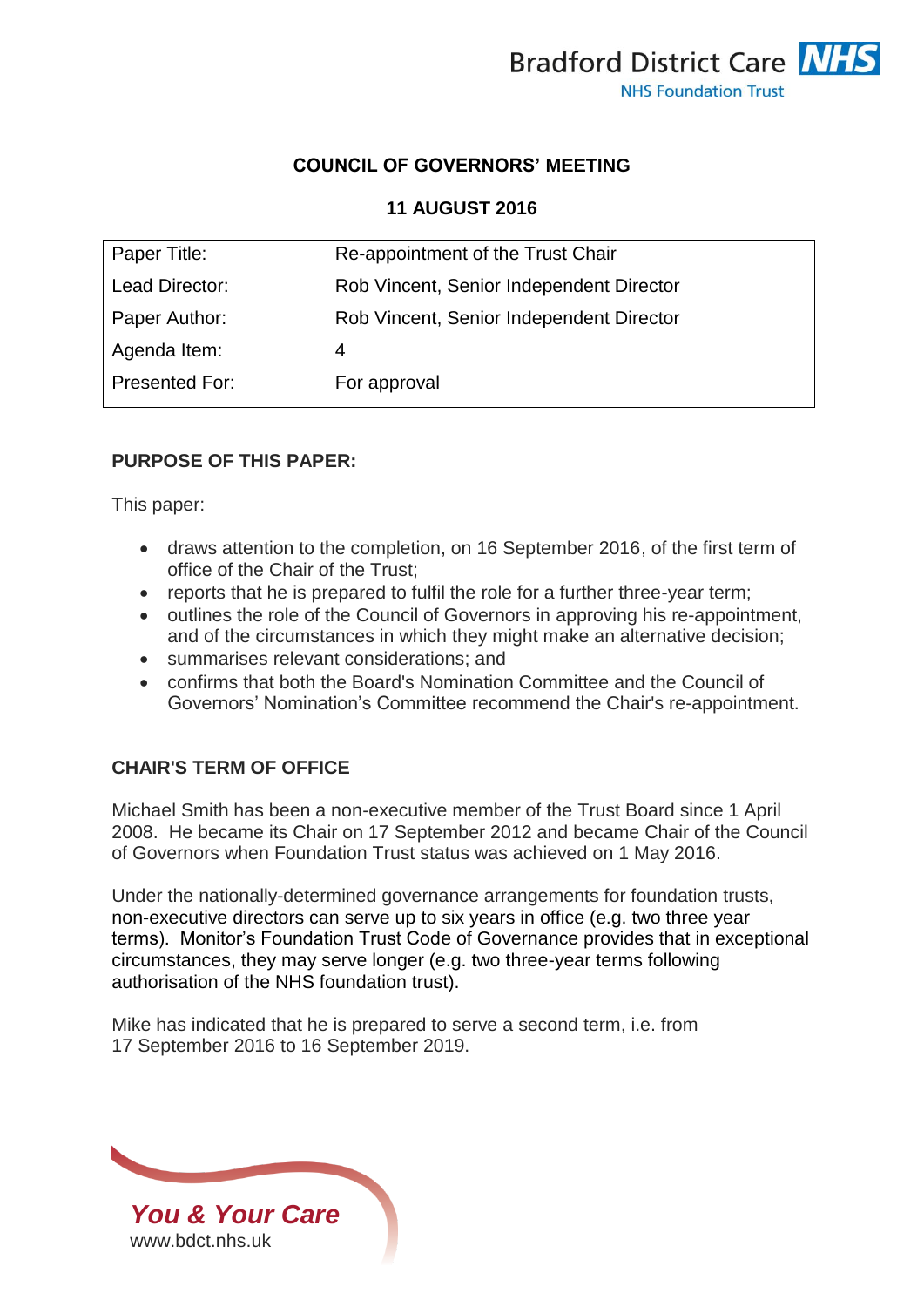# **ROLE OF THE COUNCIL OF GOVERNORS, AND OPTIONS OPEN TO IT**

The Code of Governance for Foundation Trusts makes it clear that the Council of Governors is responsible for approving the appointment, and re-appointment, of the Chair.

The circumstances in which a decision not to re-appoint would be appropriate are not made clear in the Code. The closest analogy may be those set out for dismissal of a Non-Executive Director. Such action would be appropriate if there were significant concerns over the performance or independence of the individual concerned. The Code of Governance requires all non-executive directors to be independent in character and judgement.

### **RELEVANT CONSIDERATIONS**

Governors will be aware of the current circumstances of the Trust. Briefly, it has:

- successfully achieved FT status:
- maintained its financial stability, with a current overall Monitor Financial Risk and Sustainability Score (FRSS) of three and governance rating of green (the highest obtainable), and expectations of maintaining a FRSS of at least three for the financial year ahead; and
- achieved a CQC assessment of "good" across all quality and safety domains

The Chair's personal performance over the last year was considered by the CoG Remuneration Committee earlier this month. It showed a consistently high assessment by governors and board members.

The Trust's Chief Executive, Non-Executive board members and the Council of Governors' Nomination's Committee are fully supportive of the proposal that the Chair should have a further period of office.

There is no known reason to doubt the continued independence of the Chair, and there are no conflicts apparent from the register of interests.

Governors will be aware that the Chief Executive has announced his retirement, with effect from 31 August 2016. Interim arrangements to cover the role will be put in place, with an appointment process to follow later in the year. In my assessment, there would be significant risks to the confidence of the Trust if a change of Chief Executive and Chair were to occur in quick succession.

These circumstances were formally reviewed by the Board's Nomination Committee on 14 July and the Council of Governors' Nomination's Committee on 27 July 2016. Both Committees recommended that the Chair be re-appointed for a further three years, from 17 September 2016.